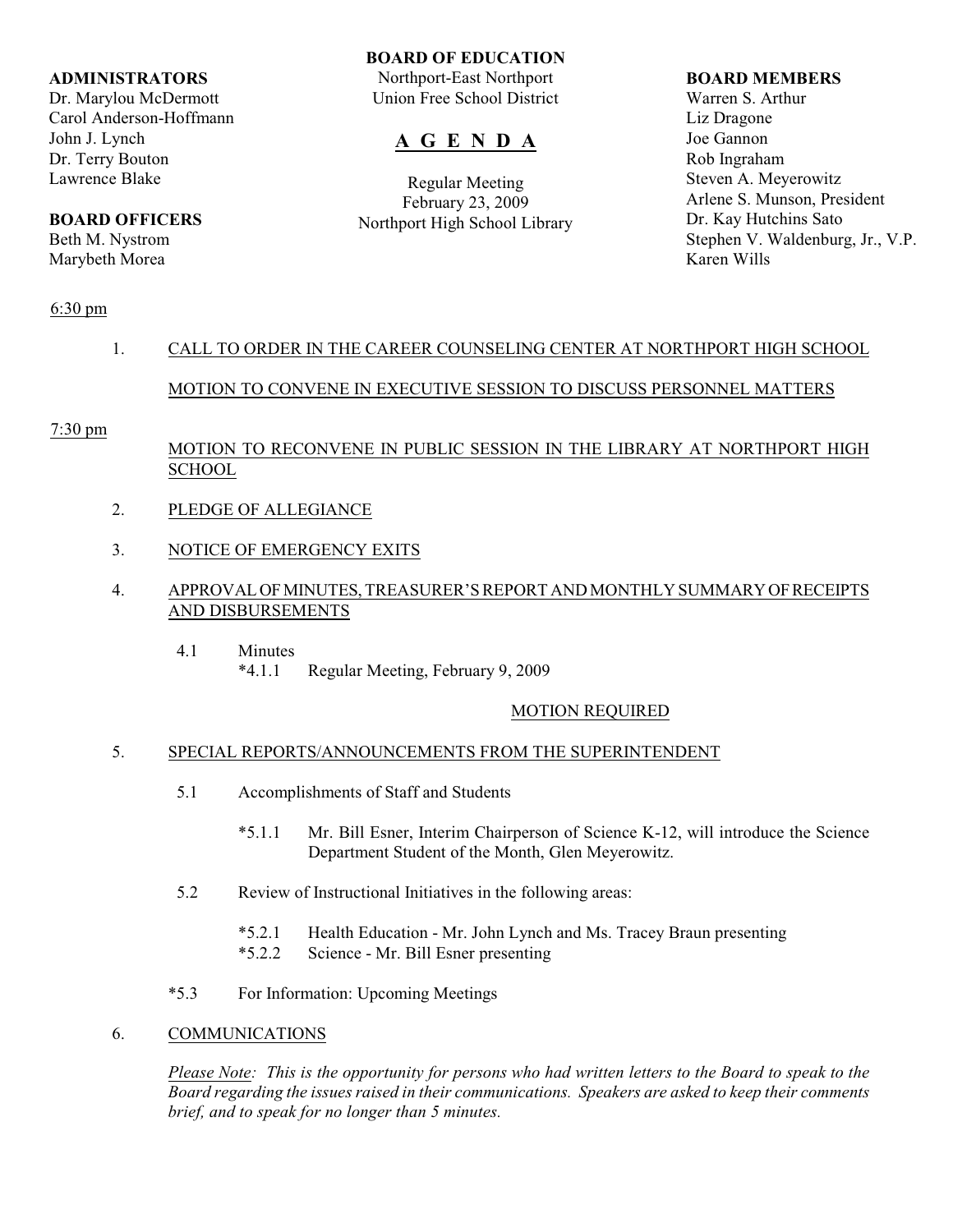- \*6.1 Letter from Mrs. Joan Johnson, Clerk of the Western Suffolk BOCES, received February 6, 2009, re: nominations for component boards of education which must be submitted by March 27, 2009.
- \*6.2 Letter from the SEPTA Needs Assessment Committee, received January 13, 2009, re: Inclusion program expansion to include the  $11<sup>th</sup>$  and  $12<sup>th</sup>$  grades.
- \*6.3 Letter from Mr. Kevin McGrath to members of the Board, received January 28, 2009, re: Board meetings and budget

#### 7. PUBLIC PARTICIPATION

*Please Note: Community members are invited to share their questions, comments, or concerns with the school board. When speaking, citizens should state their name and address for the record and limit their presentation to 5 minutes. Where possible, the board will answer factual questions immediately. A written response may be provided when information is not available. If a response would involve discussion of board policy or decisions which might be of interest to citizens not present at the meeting, the board may place the item on a future meeting agenda*.

#### 8. SUPERINTENDENT'S REPORT, GENERAL - FOR BOARD ACTION

8.1 Recommendation to approve the following Personnel Schedules:

| $*8.1.1$ | Schedule A - |                 | Certified Staff                |
|----------|--------------|-----------------|--------------------------------|
| $*8.1.2$ | Schedule C   | $\sim$ $-$      | <b>Salary Transfers</b>        |
| $*8.1.3$ | Schedule D   | $\sim 10^{-10}$ | Extra Pay                      |
| $*8.1.4$ | Schedule J   | $\sim$ 10 $\pm$ | Committee on Special Education |
| $*8.1.5$ | Schedule K   | $\sim$ 10 $\pm$ | PDC NASA                       |
| $*816$   | Schedule L   | $\sim 100$      | PDC UTN                        |

#### MOTION REQUIRED

8.2 Recommendation to receive for a second reading and adopting the following textbooks:

| 8.2.1 | Algebra 2 and Trigonometry | Advanced Alg/Trig |
|-------|----------------------------|-------------------|
|       | Ann Xavier Gantert         | Grade 11          |
|       | Amsco, 2009                |                   |
| 8.2.2 | Mathematics Course 1       | Math              |
|       | Bennett, et.al             | Grade 6           |

#### MOTION REQUIRED

- 8.3 Recommendation to receive for a second reading and adopting the following policy:
	- \*8.3.1 Policy #6410, *"Authorization to Sign Checks"*  (new numbering system old number 3360)

#### MOTION REQUIRED

### 9. SUPERINTENDENT'S REPORT, FINANCIAL - FOR BOARD ACTION

Holt, Rinehart and Winston 2008